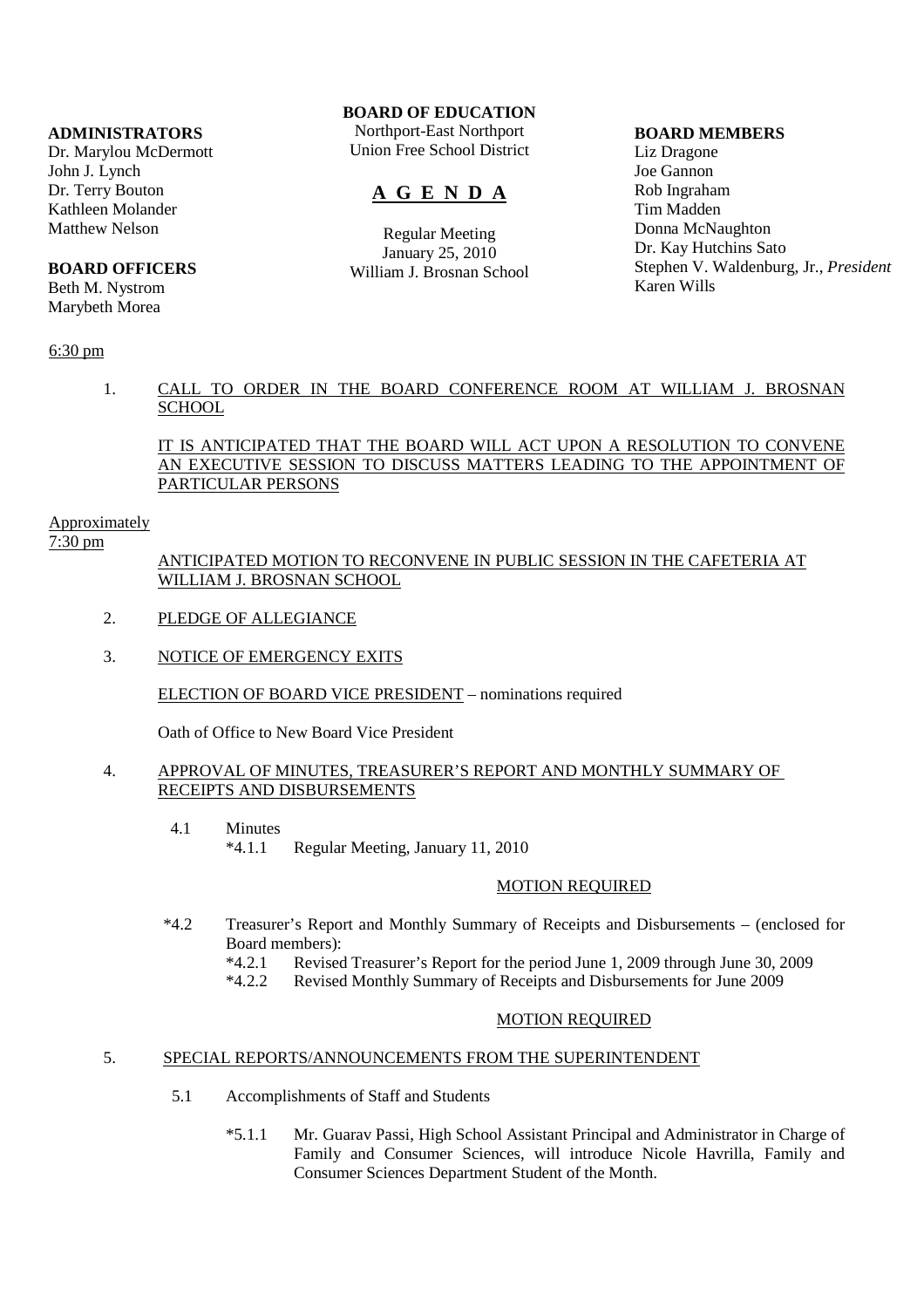- 5.2 Review of Instructional Initiatives in the following areas:
	- \*5.2.1 Business Education Mr. Christopher Donarummo presenting<br>\*5.2.2 Family and Consumer Sciences Mr. Gauray Passi presenting
	- Family and Consumer Sciences Mr. Gaurav Passi presenting
- \*5.3 For Information: Upcoming Meetings

#### 6. COMMUNICATIONS

*Please Note: This is the opportunity for persons who had written letters to the Board to speak to the Board regarding the issues raised in their communications. Speakers are asked to keep their comments brief, and to speak for no longer than 5 minutes.*

- \*6.1 Letter from Ms. Denise Summers Mumm, United Taxpayers of Northport-East Northport, received January 13, 2010, to Members of the Board, re: Audit Committee
- 6.2 Communications received regarding the 2010-2011 Budget:
	-
	- \*6.2.1 Email from Mr. Bob Gueits, received January 19, 2010 \*6.2.2 Email from Ms. Linda Ebert, received January 19, 2010
	- \*6.2.3 Email from Mr. and Mrs. Paul Case, received January 19, 2010
	- \*6.2.4 Email from Mr. and Mrs. Bruce Gobbi, received January 19, 2010
	- \*6.2.5 Email from Mr. and Mrs. Charles Slevin, received January 19, 2010
	- \*6.2.6 Email from Mr. and Mrs. Gerard Sparacino, received January 19, 2010
	-
	- \*6.2.7 Email from Ms. Margaret Chellis, received January 19, 2010
	- \*6.2.8 Email from Ms. Jeanne Ricciardi, received January 19, 2010
	- \*6.2.9 Email from Mr. Charles Libby, received January 19, 2010
	- \*6.2.10 Email from Ms. Jane Ruthkowski, received January 19, 2010 Copy of letter from Mr. Charles Slevin to the Editor of Newsday, received January 19, 2010
	- \*6.2.12 Email from Ms. Ann Columbus, received January 19, 2010

# 7. PUBLIC PARTICIPATION

*Please Note: Community members are invited to share their questions, comments, or concerns with the school board. When speaking, citizens should state their name and address for the record and limit their presentation to 5 minutes. Where possible, the board will answer factual questions immediately. A written response may be provided when information is not available. If a response would involve discussion of board policy or decisions which might be of interest to citizens not present at the meeting, the board may place the item on a future meeting agenda*.

# 8. SUPERINTENDENT'S REPORT, GENERAL - FOR BOARD ACTION

- 8.1 Recommendation to approve the following Personnel Schedules:
	- \*8.1.1 Schedule A Certified Staff
	- \*8.1.2 Schedule B Non-Instructional Staff
	- \*8.1.3 Schedule C Salary Transfers
	- \*8.1.4 Schedule D Extra Pay
		-

#### MOTION REQUIRED

 \*8.2 Recommendation to authorize the recertification of the District Shared Decision Making Plan as per the State required Biennial Review.

# MOTION REQUIRED